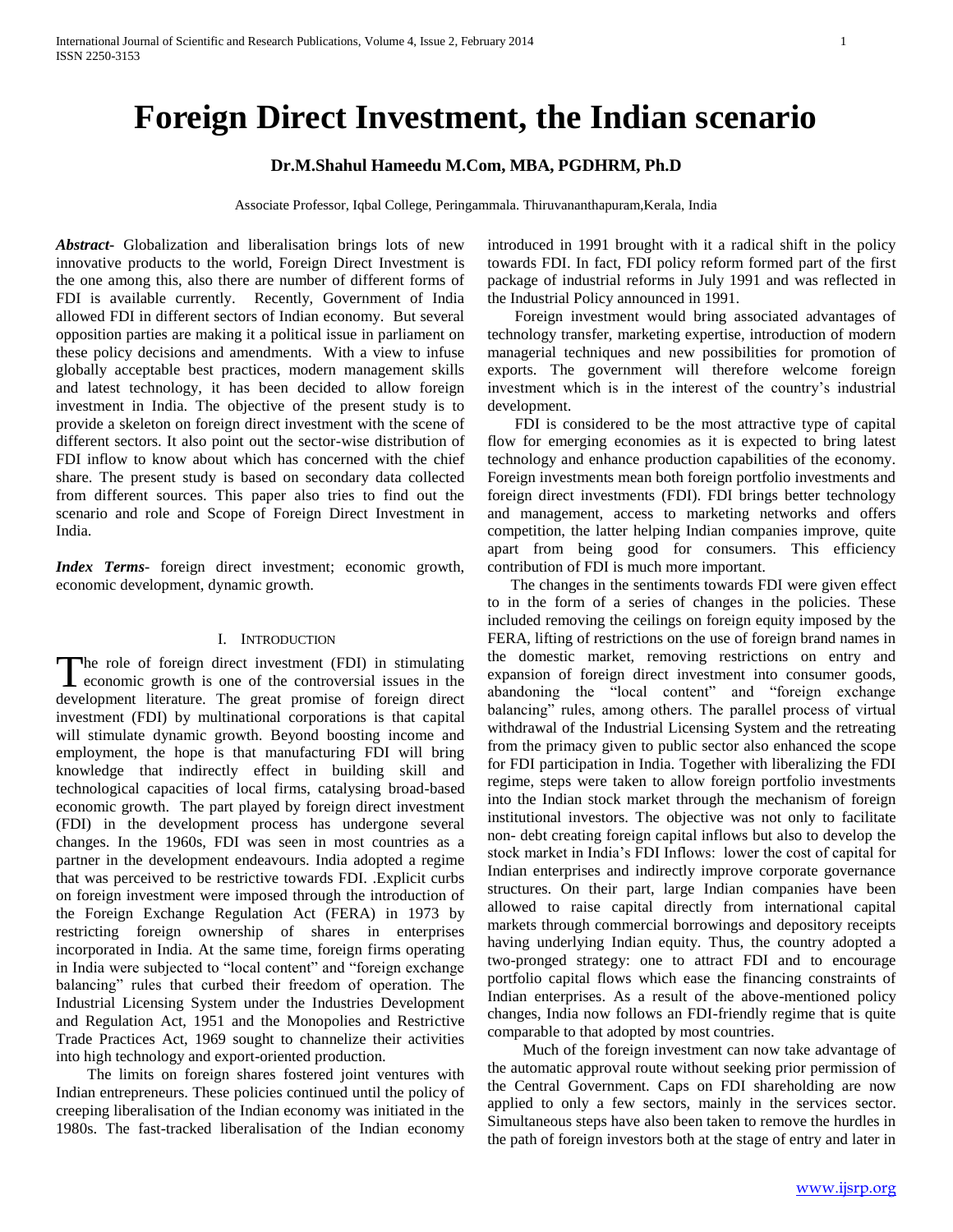the process of establishing the venture. The policy changes were thus aimed at improving India's record in attracting FDI inflows, which was seen to be below its potential, particularly when compared with the massive inflows reported by other countries.

 Following the commercial bank debt crisis and the aid fatigue, in the 1980s, FDI became the preferred source once again, as countries became more attracted towards non-debt creating sources of external private finance .Since then; more attention is being paid to the possible role of FDI in economic development. An extensive amount of literature on FDI has emerged regarding its role in not just augmenting domestic savings for investment but more as provider of technologies and managerial skills essential for a developing country to achieve rapid economic development.

 Now Government of India allowed FDI (Foreign Direct Investment) in different sectors of economy. FDI includes mergers and acquisitions, building new facilities reinvesting profits earned from overseas operations and intra company loans. FDI is in dissimilarities to portfolio investment which is a passive investment in the securities of another country such as stocks and bonds. FDI is defined as the net inflows of investment to acquire a lasting management interest in an enterprise operating in an economy other than that of the investor. As per the data, the sectors that attracted higher inflows were services, telecommunication, construction activities and computer software and hardware. On 14 September 2012, Government of India allowed FDI in aviation up to 49%, in the broadcast sector up to 74%, in multi-brand retail up to 100%, the choice of allowing FDI in Multi-brand retailing up to 51% has been left to each state.

## II. REVIEW OF LITERATURE

 Agarwal and Khanin (2011) in their the study found that 1% increase in FDI would result in 0.07%increase in GDP of China and 0.02% increase in GDP of India. We also found that China's growth is more affected by FDI, than India's growth. Kumar and Karthika (2010) found out in their study that Foreign Direct Investment has a major role to play in the economic development of the host country. Most of the countries have been making use of foreign investment and foreign technology to accelerate the pace of their economic growth. FDI ensures a huge amount of domestic capital, production level and employment opportunities in the developing countries, which a major step towards the economic growth of the country.

 Singh (2009) stated in their study that foreign direct investment (FDI) policies play a major role in the economic growth of developing countries around the world. Attracting FDI inflows with conductive policies has therefore become a key battleground in the emerging markets. The paper highlighted the trend of FDI in India after the sector-wise economic reforms. Devajit (2012) conducted the study to find out the impact of foreign direct investments on Indian economy and concluded that Foreign Direct Investment (FDI) as a strategic component of investment is needed by India for its sustained economic growth and development through creation of jobs, expansion of existing manufacturing industries, short and long term project in the field of healthcare, education, research and development.

 Balasubramanyam and Sapsford (2007 stated in their article "Does India need a lot more FDI" compared the levels of FDI inflows in India and China, and found that FDI in India is one tenth of that of china. The paper also concluded that India may not require increased FDI because of the structure and composition of India's manufacturing, service sectors and her endowments of human capital and the country is in a position to unbundle the FDI package effectively and rely on sources other than FDI for its capital requirements .Bajpai and Jeffrey(2006) stated attempted the paper on "Foreign Direct Investment in India: Issues and Problems", to identify the issues and problems associated with India's current FDI regimes, and also the other associated factors responsible for India's unattractiveness as an investment location. Despite India offering a large domestic market, rule of law, low labour costs, and a well working democracy, her performance in attracting FDI flows have been far from satisfactory. The conclusion of the study is that a restricted FDI regime, high import tariffs, exit barriers for firms, stringent labor laws, poor quality infrastructure, centralized decision making processes, and a very limited scale of export processing zones make India an unattractive investment location. Chien and Zhang(2012) focused in their study the problems related to FDI in the North Central Area and South Central Area of Vietnam in the period 2000-2010. The paper found out that FDI and GDP have close relationship with each other. Both FDI and GDP have contributed importantly and positively in the interpretation of each other in the provinces having extremely difficult socio- economic conditions, but this is especially true in localities with better socio-economic conditions.

 Sharma Reetu and Khurana Nikita (2013) in their study on the sector-wise distribution of FDI inflow to know about which has concerned with the chief share, used a data from 1991-92 to 2011-2012 (post-liberalization period). This paper also discusses the various problems about the foreign direct investment and suggests the some recommendations for the same. In this study found that, Indian economy is mostly based on agriculture. So, there is a most important scope of agriculture services. Therefore, the foreign direct investment in this sector should be encouraged.

 The trends in foreign investment flows into India may be classified as Foreign Direct Investment and Portfolio Investment (FII). FDI refers to the net inflows of investment to acquire a lasting management interest (10 percent or more of voting stock) in an enterprise operating in an economy other than the investor. Foreign Institutional Investment refers to the outside companies investing in the financial markets of India. International Institutional investors must register with the Securities Exchange Board of India to participate in the market. FDI in Indian business sectors can easily be made in a variety of ways, through the Governmental and Automatic routes.

 Recently in 2012, the Industry Ministry came out with a consolidated Foreign Direct Investment (FDI) document incorporating significant changes in the FDI norms by permitting foreign institutional investors. According to a notification issued by the Department of Industrial Policy and Promotion's (DIPP's) on consolidated FDI policy, the government has decided to liberalise the policy. DIPP also announced that the consolidated FDI circular will be announced every year instead of six monthly bases. The next policy will be on March 29, 2013. The policy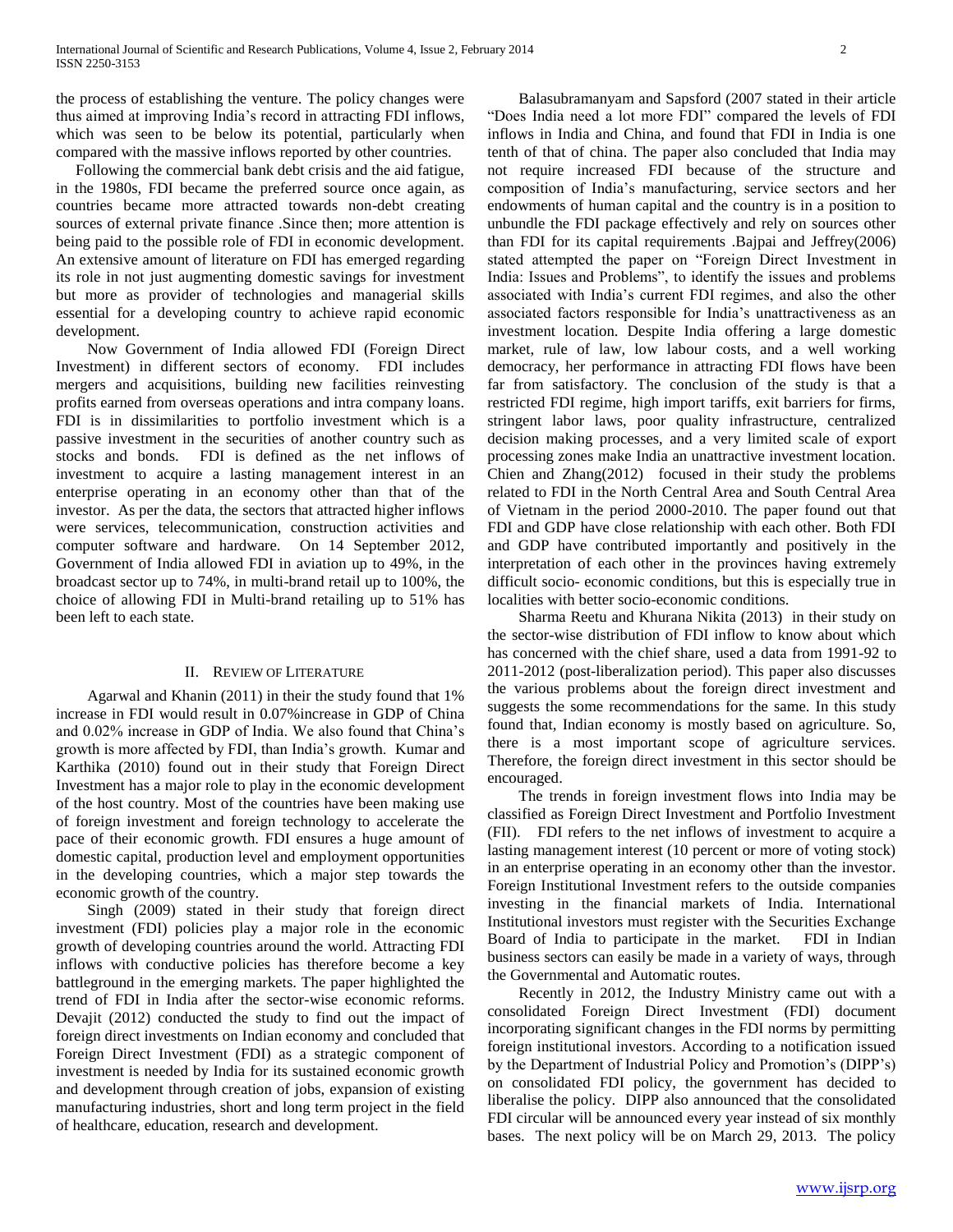also clarified that subject to the sectorial foreign holding cap, companies will now need prior permission from Reserve bank of India (RBI) for an overall FII holding of beyond 24 per cent. After RBI permission, the companies can allow FIIs to hold more than 24 per cent after the approval for the same by their boards and shareholders. Thus this paper attempts to analyze the trend of FDI in various sectors in India.

#### III. OBJECTIVES AND METHODOLOGY

 The data required for this study were collected from various published sources and the specific objectives are:

- •To access the sector-wise foreign direct investment in India.
- •To discusses the trend of foreign direct investment in India.
- •To suggest some recommendations with reference to this study.

 The cumulative amount of inflow of FDI was US\$ 290,078 million for the period from April, 2000 to March, 2013. While the FDI inflow to India during the financial year 2012-13 was US\$ 36,860million.

**Table No. 1 Total FDI Inflows (From April, 2000 to March, 2013)**

| <b>SI</b><br>No. | <b>Item</b>                                                                                                           | <b>Amount</b><br>Inflow | <b>FDI</b><br>of     |
|------------------|-----------------------------------------------------------------------------------------------------------------------|-------------------------|----------------------|
|                  |                                                                                                                       | ₹<br>in<br>Crore)       | \$<br>in<br>million) |
|                  | Cumulative Amount of<br>FDI –<br>Inflows<br>(Equity)<br>inflows + Re-invested<br>earnings + Other capital)            |                         | 290,078              |
|                  | Cumulative Amount of<br>Equity<br>FDI.<br>Inflows<br>(Excluding,<br>amount<br>remitted through RBI's-<br>NRI Schemes) | 896.380                 | 193,282              |

 Source: FDI Statistics, Department of Industrial Policy& Promotion, Ministry of Commerce& Industry, Government of India. 2013.

**Table No. 2 FDI Inflows during Financial Year 2012-13 (From April, 2012 to March, 2013)**

| <b>SI</b><br>No. | <b>Item</b>                                                                                     | Amount<br>Inflow | <b>FDI</b><br>of |
|------------------|-------------------------------------------------------------------------------------------------|------------------|------------------|
|                  |                                                                                                 | in<br>Crore)     | in<br>million)   |
|                  | Total FDI Inflows Into<br>India (Equity inflows +<br>Re-invested earnings +<br>'\Other capital) |                  | 36,860           |
|                  | FDI Equity Inflows                                                                              | 121,907          | 22,423           |

Source: RBI's Monthly bulletin dated: 13.05.2013.

 Foreign Direct Investment (FDI) as a strategic component of investment is needed by India for its sustained economic growth and development through creation of jobs, expansion of existing manufacturing industries, short and long term project in the field of healthcare, education, research and development. The sector-wise inflow of FDI into various sectors in India reflects the sustained economic growth and development through creation of jobs, expansion of existing manufacturing industries.

 The sectorial-wise inflow of FDI to India for the period from April, 2000 to March 2013, reveal that 19.26 percentages were on service sector, while 11.42 percentages were in Construction Development sector. Telecommunications. Computer, Software & Hardware and Drugs & Pharmaceuticals sector were 6.65 % 6.05%, and 5.34% respectively. FDI inflow to Automobile Industry, Power, Metallurgical Industries and Hotel & Tourism sector were 4.59 %, 4.29 %, 4.05 %, 3.88% and 3.43% respectively.

 During this period FDI inflow to sectors namely Petroleum & Natural Gas ,Trading Information & Broadcasting (Including Print Media) , Electrical Equipment ,Cement and Gypsum Products , Non-Conventional Energy , Miscellaneous Mechanical & Engineering Industries , Industrial Machinery ,Consultancy Services and Construction (Infrastructure) accounts for one to three percentage only. While in to the other sectors the FDI inflows were less than one percentage.

**Table No. 3 SECTOR-WISE FDI EQUITY INFLOWS FROM APRIL, 2000 TO MARCH, 2013**

| SI.<br>N <sub>0</sub> | <b>Sector</b>                      | <b>Amount of FDI Inflow</b> |                 | with total<br>$\frac{0}{0}$      |  |
|-----------------------|------------------------------------|-----------------------------|-----------------|----------------------------------|--|
|                       |                                    | in<br>Crore)                | (in \$ million) | Inflow<br><b>FDI</b><br>$^{(+)}$ |  |
|                       | Services Sector                    | 172,275.31                  | 37,234.60       | 19.26                            |  |
| 2                     | <b>Construction Development</b>    | 101,049.13                  | 22,080.20       | 11.42                            |  |
| 3                     | Telecommunications                 | 58,732.23                   | 12,856.06       | 6.65                             |  |
| $\overline{4}$        | Computer Software & Hardware       | 52,774.07                   | 11,691.10       | 6.05                             |  |
| 5                     | Drugs & Pharmaceuticals            | 48,879.53                   | 10,318.17       | 5.34                             |  |
| 6                     | Chemicals (Other Than Fertilizers) | 40,495.55                   | 8,880.83        | 4.59                             |  |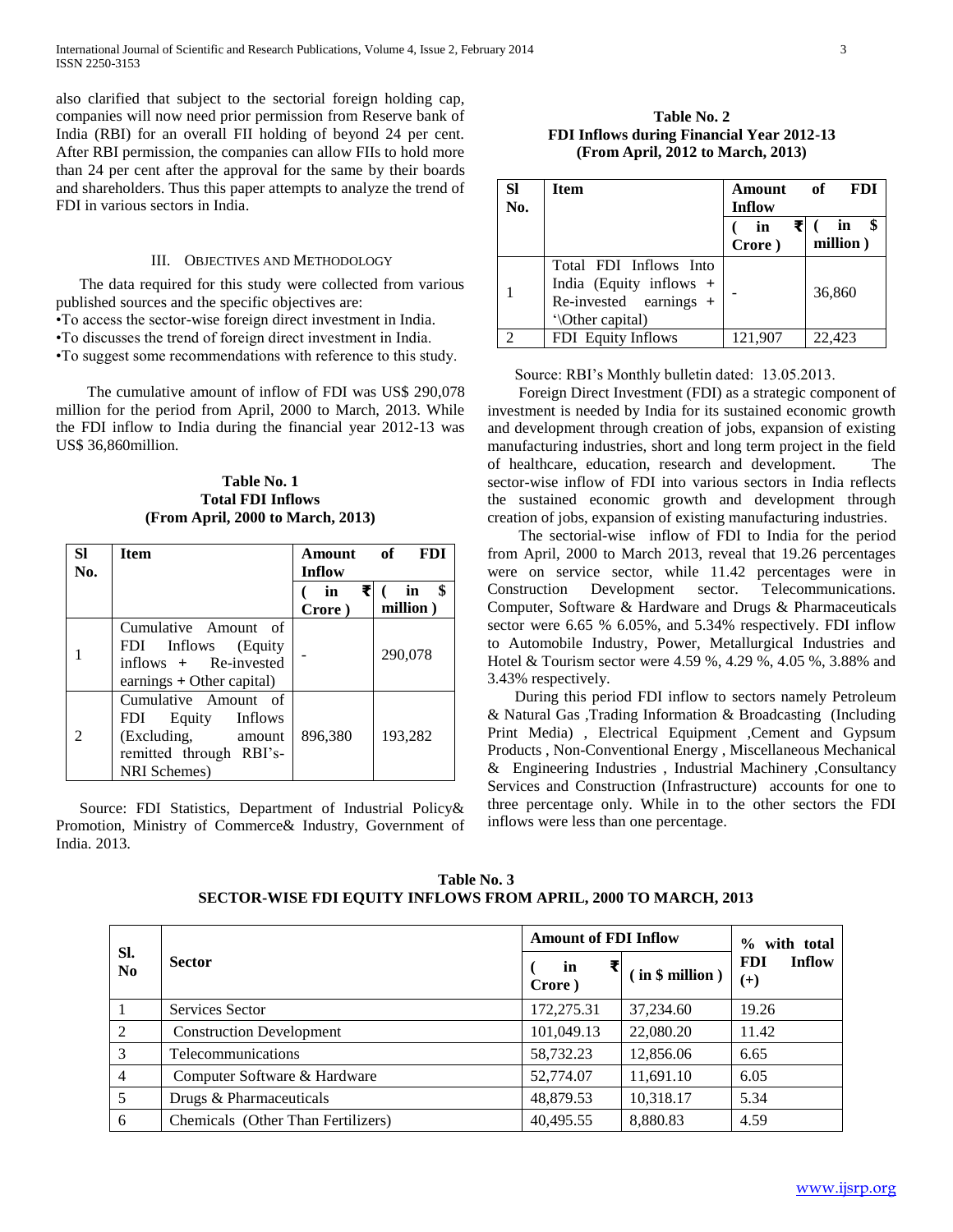| $\overline{7}$ | Automobile Industry                                   | 39,169.94 | 8,294.85 | 4.29  |
|----------------|-------------------------------------------------------|-----------|----------|-------|
| 8              | Power                                                 | 36,136.88 | 7,834.22 | 4.05  |
| 9              | Metallurgical Industries                              | 34,814.13 | 7,507.07 | 3.88  |
| 10             | Hotel & Tourism                                       | 33,260.03 | 6,631.25 | 3.43  |
| 11             | Petroleum & Natural Gas                               | 24,808.41 | 5,381.48 | 2.78  |
| 12             | Trading                                               | 18,646.51 | 3,955.80 | 2.05  |
| 13             | Information & Broadcasting (Including Print Media)    | 15,495.69 | 3,284.21 | 1.70  |
| 14             | <b>Electrical Equipment</b>                           | 14,668.58 | 3,182.70 | 1.65  |
| 15             | <b>Cement and Gypsum Products</b>                     | 11,779.04 | 2,626.43 | 1.36  |
| 16             | Non-Conventional Energy                               | 12,901.12 | 2,591.22 | 1.34  |
| 17             | Miscellaneous Mechanical & Engineering Industries     | 10,522.52 | 2,318.71 | 1.20  |
| 18             | <b>Industrial Machinery</b>                           | 11,017.51 | 2,302.14 | 1.19  |
| 19             | <b>Consultancy Services</b>                           | 9,692.72  | 2,095.13 | 1.08  |
| $20\,$         | Construction (Infrastructure) Activities              | 9,741.06  | 1.08     | 1.08  |
| 21             | Food Processing Industries                            | 8,681.38  | 1,811.06 | 0.94  |
| 22             | Ports                                                 | 6,717.38  | 1,635.08 | 0.85  |
| 23             | <b>Agriculture Services</b>                           | 7,797.73  | 1,608.69 | 0.83  |
| 24             | Hospital & Diagnostic Centres                         | 7,437.93  | 1,597.33 | 0.83  |
| 25             | Textiles (Including Dyed, Printed)                    | 5,689.76  | 1,226.02 | 0.63  |
| 26             | Electronics                                           | 5,466.74  | 1,198.22 | 0.62  |
| 27             | Sea Transport                                         | 5,492.51  | 1,194.50 | 0.62  |
| 28             | <b>Fermentation Industries</b>                        | 5,095.29  | 1,134.63 | 0.59  |
| 29             | Rubber Goods                                          | 5,824.46  | 1,134.44 | 0.59  |
| 30             | Mining                                                | 4,368.18  | 998.30   | 0.52  |
| 31             | Paper And Pulp (Including Paper Products)             | 4,056.14  | 865.54   | 0.45  |
| 32             | Prime Mover (Other Than Electrical Generators)        | 4,131.80  | 848.68   | 0.44  |
| 33             | Education                                             | 3,332.97  | 684.35   | 0.35  |
| 34             | Soaps, Cosmetics & Toilet Preparations                | 3,115.54  | 632.39   | 0.33  |
| 35             | <b>Machine Tools</b>                                  | 2,967.09  | 622.99   | 0.32  |
| 36             | Medical And Surgical Appliances                       | 2,913.92  | 604.47   | 0.31  |
| 37             | Ceramics                                              | 2,195.59  | 508.13   | 0.26  |
| 38             | Air Transport (Including Air Freight)                 | 2,022.00  | 449.26   | 0.23  |
| 39             | Diamond &, Gold Ornaments                             | 1,810.74  | 390.76   | 0.20  |
| 40             | Glass                                                 | 1,942.21  | 389.07   | 0.20  |
| 41             | Vegetable Oils And Vanaspati                          | 1,893.72  | 384.94   | 0.20  |
| 42             | Fertilizers                                           | 1,425.53  | 297.90   | 0.15  |
| 43             | <b>Agricultural Machinery</b>                         | 1,423.25  | 296.42   | 0.15  |
| 44             | Printing Of Books (Including Litho Printing Industry) | 1,257.51  | 272.320  | 40.14 |
| 45             | <b>Railway Related Components</b>                     | 1,246.35  | 270.33   | 0.14  |
| 46             | Commercial, Office & Household Equipment              | 1,181.76  | 254.83   | 0.13  |
| 47             | Earth-Moving Machinery                                | 769.05    | 174.95   | 0.09  |
| 48             | Leather, Leather Goods And Pickers                    | 527.88    | 107.43   | 0.06  |
| 49             | Tea And Coffee & Rubber<br>(Processing<br>$\&$        | 456.01    | 101.21   | 0.05  |
| 50             | Retail Trading (Single Brand)                         | 459.559   | 95.36    | 0.05  |
| 51             | Scientific Instruments                                | 496.11    | 94.48    | 0.05  |
| 52             | Timber Products 398.52 79.15 0.04                     | 398.52    | 79.15    | 0.04  |
| 53             | Photographic Raw Film And Paper                       | 269.26    | 66.54    | 0.03  |
| 54             | <b>Industrial Instruments</b>                         | 307.45    | 66.53    | 0.03  |